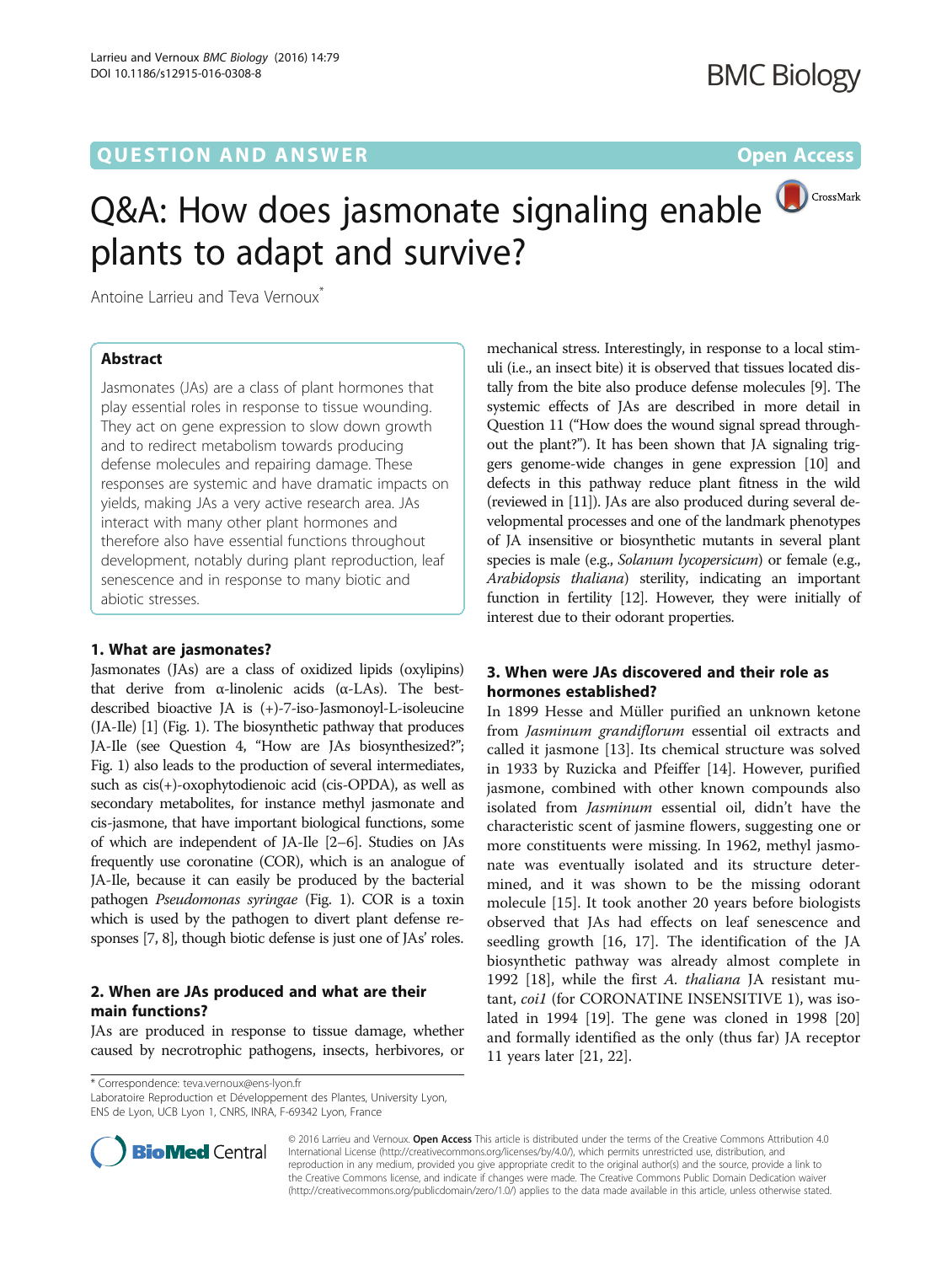<span id="page-1-0"></span>

#### 4. How are JAs biosynthesized?

The JA biosynthetic pathway, also called the octadecanoids pathway (the starting point is the 18 C fatty acid αlinolenic acid 18:3 ( $\alpha$ -LA)), takes place in three subcellular compartments: first in the chloroplast, then the peroxisome, and finally the cytoplasm (Fig. 1). The very first step consists in the release of  $\alpha$ -LA from galacto- and phospholipids localized at the chloroplast membrane by the action of phospholipases (PLAs), which include DEFECT-IVE IN ANTHER DEHISCENCE 1 (DAD1) in A. thaliana [[23](#page-5-0)]. Subsequently, the oxidation of the polyunsaturated fatty acids α-LA by 13-LIPOXYGENASE (LOX) leads to 13-hydroperoxy-9,11,15-octadecatrienoicacid (13-HPOT) [[24](#page-5-0)–[26\]](#page-5-0). Two different enzyme families, termed ALLENE OXYDE SYNTHASE (AOS) and ALLENE OXYDE CY-CLASE (AOC), successively convert 13-HPOT into the stable cis(+)-oxophytodienoic acid (cis-OPDA) intermediate [\[27](#page-5-0)–[30](#page-6-0)]. The next steps of JA biosynthesis take place in the peroxisome. How cis-OPDA is addressed to this subcellular compartment is largely unknown. So far, only one gene, COMATOSE, a peroxisome-localized protein of the ATP binding cassette (ABC) transporter class, has been linked with JA transport to this subcellular compartment [[31](#page-6-0), [32](#page-6-0)]. However, as loss of function mutants (in Arabidopsis) can still make some JA, there are most likely other transporters involved. In the peroxisome, cis-OPDA is reduced by an OPDA REDUCTASE (OPR) and then undergoes three rounds of β-oxydation by ACYL-CoA OXIDASE (ACX) enzymes leading to the production of jasmonic acid (JA) [[33](#page-6-0), [34\]](#page-6-0). JA is then exported though an unknown route to the cytoplasm where it can be modified by several enzymes (reviewed in [[2\]](#page-5-0)). The best described belongs to the class of GRETCHEN HAGEN 3 s (GH3s), which conjugates JA with various amino acids but most notably isoleucine, leading to the bioactive JA-Ile molecule [\[1](#page-5-0), [35](#page-6-0)].

#### 5. How is JA-Ile perceived by cells?

How plant cells sense JA-Ile has been well documented and is mechanistically very similar to auxin signaling (similarities are reviewed in [\[36\]](#page-6-0); Fig. [2\)](#page-2-0). JA-Ile acts as a molecular glue between its co-receptors COI1, an F-BOX E3 LIGASE protein, and JASMONATE ZIM DO-MAIN (JAZ) proteins, which act as transcriptional repressors [\[21](#page-5-0), [37, 38\]](#page-6-0). Most JAZ proteins share two conserved regions: a ZIM domain and a Jas motif [[39](#page-6-0)]. While the ZIM domain mediates protein–protein interactions that regulate JA signal transduction, the Jas motif is involved in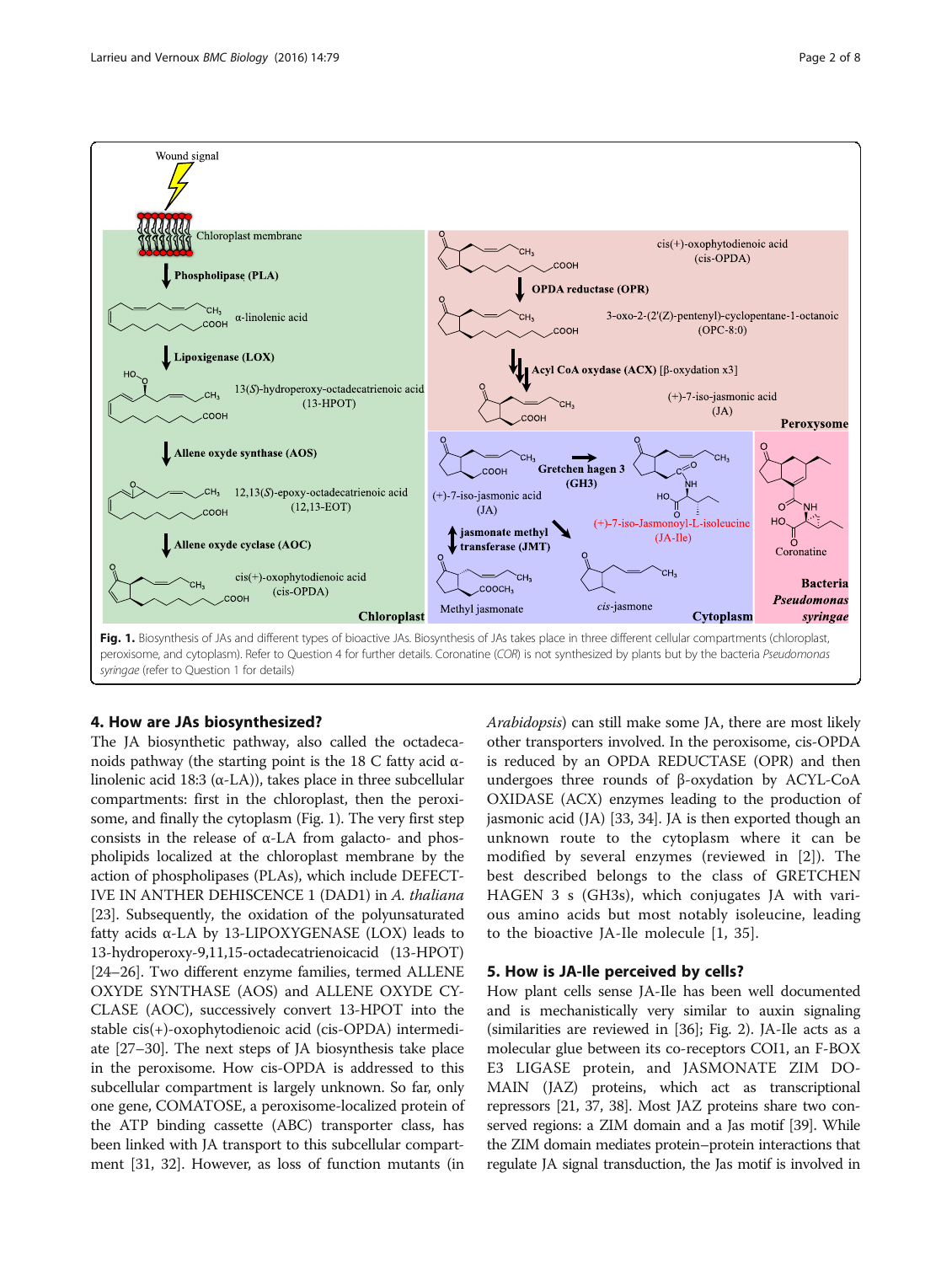<span id="page-2-0"></span>

JA perception and signal transduction. The crystal structure of a COI1/JA-Ile/JAZ1 complex revealed that high affinity binding of JA-Ile requires a bipartite degron on the JAZ protein [\[21](#page-5-0)]. The degron, which encompasses the Jas motif, is a 20-amino acid sequence that is required to interact with COI1. The JAZ degron sequence consists of a conserved αhelix for COI1 docking and a loop region to trap the hormone in its binding pocket. Sheard and colleagues [\[21\]](#page-5-0) also showed that inositol pentakisphosphate (InsP5) is a key component of the complex as it interacts with both COI1 and the JAZ degron adjacent to the hormone. Interestingly, it was also shown that the affinity of COI1 and JAZ co-receptors is higher for coronatine than JA-Ile. These structural studies were either predicted by molecular modeling [\[22](#page-5-0)] or confirmed in further papers [\[40](#page-6-0)]. Remarkably, all the structural data allowed for the rational design of novel antagonists of JA signaling [[41\]](#page-6-0), preventing the next step in JA signaling.

### 6. What happens when JA-Ile binds its coreceptors?

As for perception, the canonical signaling pathway of JA-Ile is also remarkably similar to auxin [[36](#page-6-0)]. The JA-Iledependent interaction between COI1 and JAZ proteins leads to JAZ degradation by the ubiquitin proteasome system (UPS) [[37](#page-6-0), [38, 42\]](#page-6-0) (Fig. 2). Polyubiquitination of JAZ proteins has been indirectly observed using proteomic approaches [[43](#page-6-0)–[45](#page-6-0)] and their degradation is proteasome dependent as MG132 treatments stabilize them [\[38](#page-6-0), [42](#page-6-0)]. The ZIM domain of the JAZ proteins notably controls their homo- or hetero-dimerization, which is essential for their function [[46](#page-6-0), [47\]](#page-6-0). The ZIM domain also controls the

recruitment of TOPLESS (TPL) co-repressors through a protein termed NINJA (NOVEL INTERACTOR OF JAZ) [[48](#page-6-0)]. The Jas motif confers JA sensitivity to JAZ proteins and also controls the interaction with target transcription factors (TFs; reviewed in [[49](#page-6-0)]). Overall, the chain of events from perception to responses at the genomic level is achieved in three distinct steps: 1) JA-Ile is perceived by its co-receptor complex; 2) JAZ proteins are degraded by the proteasome; 3) downstream genes are activated through the release of specific TFs (Fig. 2).

### 7. How is the transcription of JA-Ile response genes regulated?

Amongst the many TFs that interact with JAZ proteins, the basic helix-loop-helix (bHLH) TFs MYC2, MYC3, and MYC4 have been studied extensively [[50](#page-6-0)–[52](#page-6-0)]. When JAZ proteins are stable (in the absence of JAs), genes downstream of promoters bound by MYCs are kept silent because of the recruitment of TPL via NINJA [\[48\]](#page-6-0) (Fig. 2). Structural studies have revealed that, in this situation, the Jas motif of JAZ9 forms a complete α-helix that triggers a conformational change at the N-terminal side of MYC3. This interaction, which is structurally different than that between JAZs and COI1, inhibits the recruitment of the MED25 subunit of the mediator complex. Upon release of TPL repression after the degradation of JAZ proteins, MYC3 TFs recruit the MEDIATOR complex to trigger transcription of downstream genes by the RNA pol II [\[53](#page-6-0), [54](#page-6-0)]. JAZ proteins interact with other types of TFs (reviewed in [\[49\]](#page-6-0)) and it will be interesting to see whether the repression mechanisms are conserved. Altogether, the two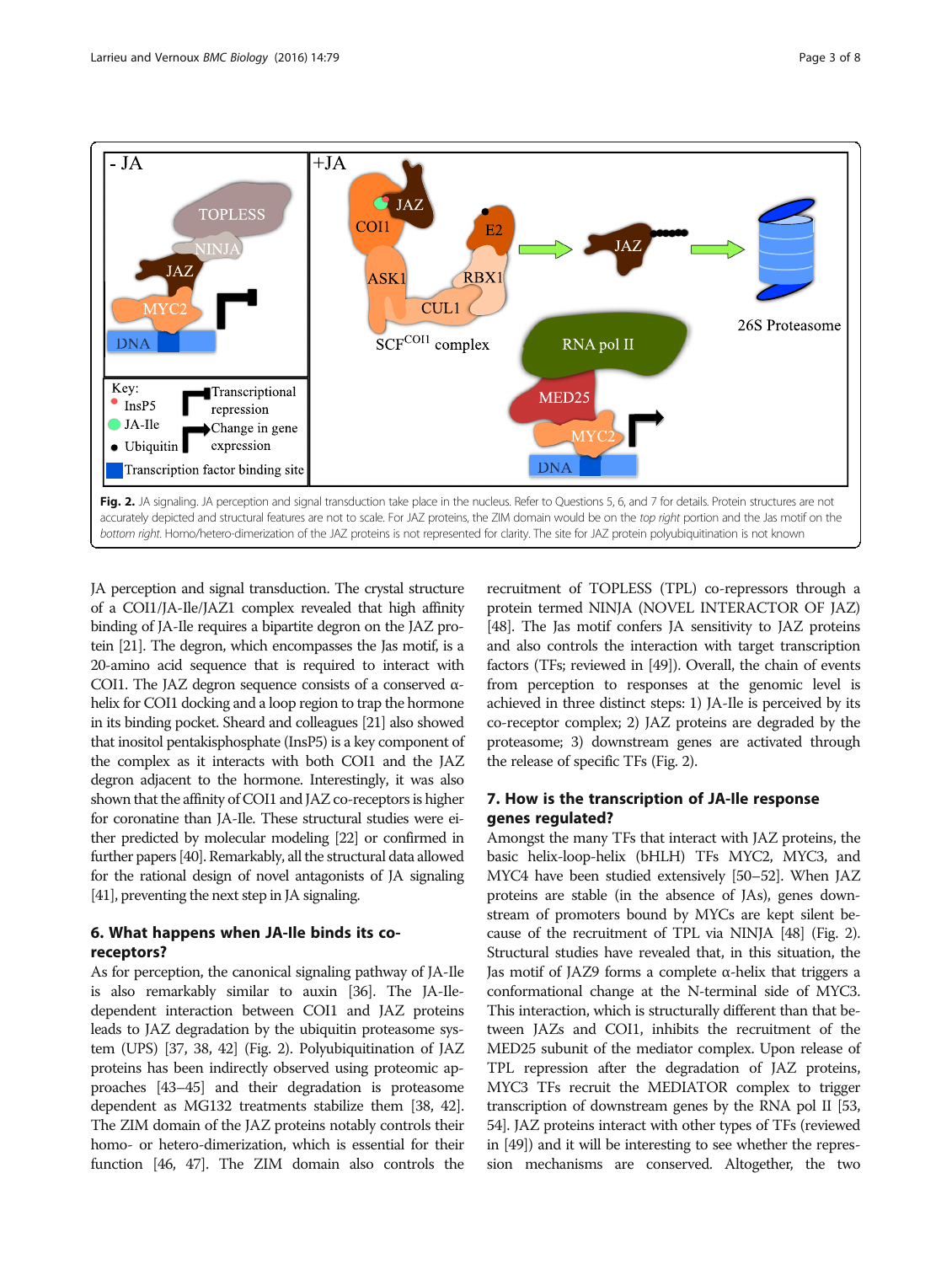mechanisms described, namely epigenetic silencing by TPL and direct repression of RNA pol II recruitment by JAZs, ensure that JA-responsive genes regulated by MYC TFs are kept silent in unstressed conditions [\[54\]](#page-6-0) (Fig. [2](#page-2-0)).

#### 8. What are the genes downstream of JA signaling and how do they enable plants to adapt and survive?

The transcriptional changes induced by JAs on their own, for instance in response to methyl jasmonate in cell culture, will primarily affect genes involved in JA signaling (JAZs, MYC2) and in second wave genes involved in metabolism and cell cycle progression [\[55](#page-6-0)]. Noir et al. [[56\]](#page-6-0) reported that JAs restrain leaf growth by inhibiting G1/S transition, thereby reducing cell number, and by repressing the onset of endoreduplication, which consequently affects cell size. These effects are clearly visible in plants mechanically wounded several times, which display a dwarf phenotype also termed the "bonsai effect" (Fig. 3) [\[57](#page-6-0)]. The reduction in growth is not limited to direct effects on cell cycle and cell expansion but is also due to cross-talk between JAs and gibberellins (GAs) [\[58](#page-6-0), [59\]](#page-6-0).

JAs are also important during the responses to pathogens and herbivores. In these situations, wounding is associated with herbivory- or pathogen-associated molecular patterns (H/P AMPS) [\[60](#page-6-0)]. These completely change the transcriptomic landscape, allowing plants to respond specifically to various stresses, which increases fitness [[10,](#page-5-0) [61](#page-6-0)–[63](#page-6-0)].

One of the key effects reported in several studies is the "priming" of JA signaling and, more generally, stress responses [\[64](#page-6-0)]. Also called "stress memory" [\[65](#page-6-0), [66](#page-6-0)], it is

the basis of systemic acquired resistance (SAR) in plants [[67\]](#page-6-0). The basic idea is that plants exposed to various types of biotic and abiotic stresses will be able to respond faster and more efficiently to future stresses (recent reports include [\[68, 69\]](#page-6-0)). Important classes of molecules that prime crop defenses (elicitors) include herbivore-induced plant volatiles [\[70](#page-6-0), [71](#page-6-0)] but also inorganic elements such as silicon [[72\]](#page-6-0). These notably require JA signaling and allow plants to adapt and survive in a challenging environment.

#### 9. Do JAs signal through pathways other than the canonical COI1-JAZ?

Several reports clearly suggest JAs might signal through at least one other pathway that is independent of COI1 and that involves the biosynthetic intermediate OPDA (reviewed in [[2](#page-5-0)]). For instance, transcriptomic studies have revealed that several genes are regulated by OPDA, but in a COI1-independent manner [\[4\]](#page-5-0). These notably provide a mechanistic explanation for the observation that OPDA but not JA-Ile is involved in basal defense of tomato plants against Botrytis [[73](#page-6-0)]. In terms of evolution, it has been shown that the moss Physcomitrella patens, which does not produce JA-Ile but accumulates OPDA, has reduced fertility in aoc mutants, a phenotype that is associated with JAs in higher plants [\[74\]](#page-6-0). Besides OPDA, other JA metabolites have COI1-independent roles, for instance, cis jasmone [[3](#page-5-0)] and O glucosylated forms of JA [[75](#page-6-0)]. More generally, other classes of oxylipins, which are not JAs but also derive from α-LA, participate in defense responses but also regulate developmental processes such as root growth and root branching [\[76\]](#page-6-0). In the near future, the identification of a



Mock

# Methyl jasmonate  $100 \mu M$

Fig. 3 Phenotypes of plants treated with JAs. Plants treated with methyl jasmonate display a dwarf phenotype also called the 'bonsai effect'. Methyl jasmonate does not seem to be bioactive by itself but is converted to the bioactive JA-Ile in planta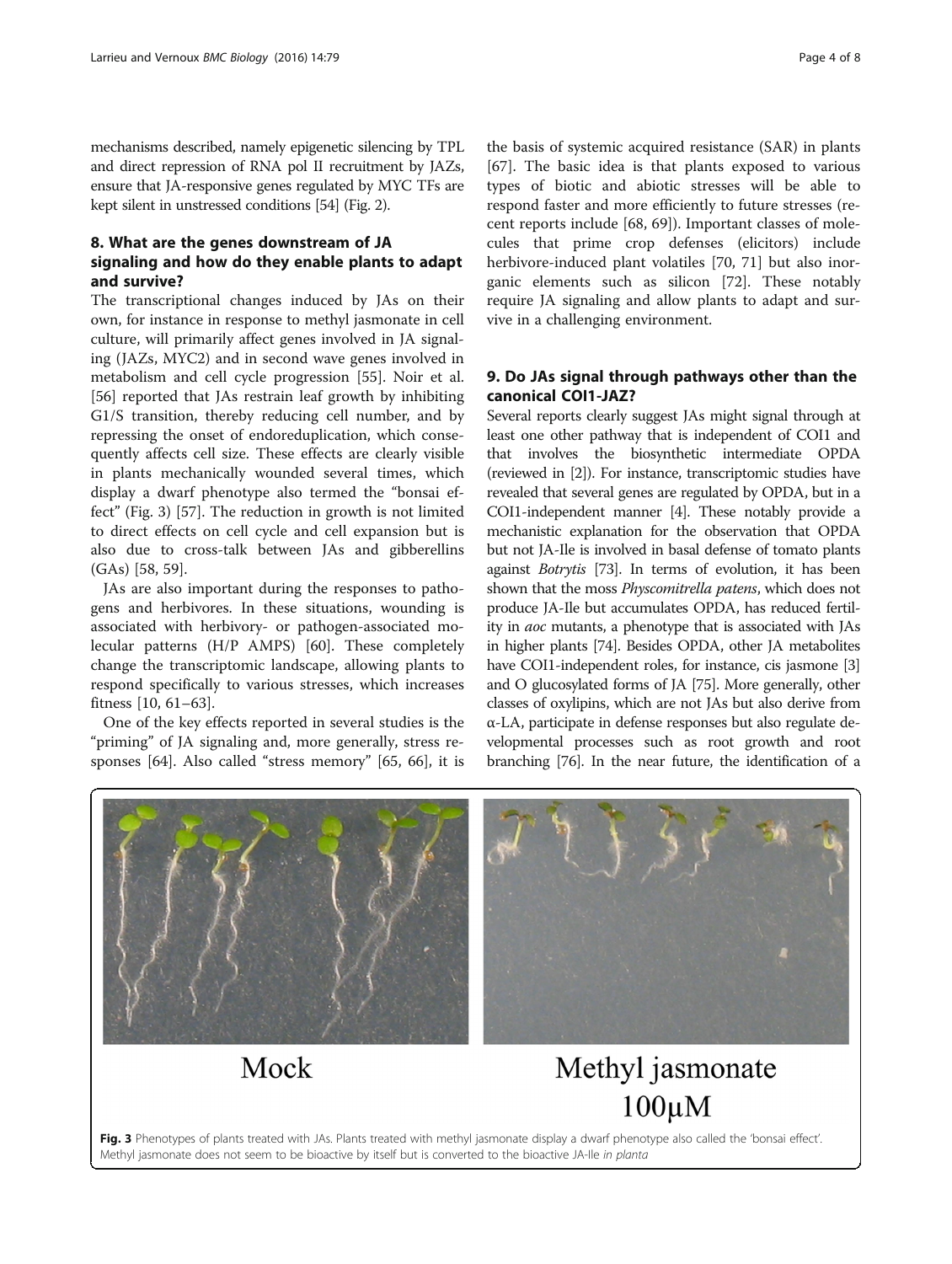receptor/receptors or signaling components will be necessary to provide a molecular basis for these observations.

#### 10. How is signaling via JAs switched off?

Inactivation of JA signaling takes place at least at two different levels. First, in response to JA treatments or wounding, JAZ repressors are amongst the first genes to be induced [[37\]](#page-6-0). This induction provides a negative feedback loop that aims at switching off JA responses rapidly. Second, inactivation of the bioactive JA-Ile can be achieved either by hydroxylation (12-OH-JA-Ile) and/or carboxylation (12-COOH-JA-Ile) of JA-Ile [[77](#page-7-0)–[79](#page-7-0)] or by the hydrolysis of Ile from JA [[80, 81](#page-7-0)]. The catabolism of JA-Ile in 12-OH-JA-Ile and 12-COOH-JA-Ile occurs relatively fast, as high amounts of these two metabolites can be measured 90 min after wounding a leaf in Arabi-dopsis [\[82\]](#page-7-0). Interestingly, the genes involved in inactivation of JA signaling, CYP94B1, B3, and C1, are themselves induced by wounding and jasmonates [\[83](#page-7-0)]. The hydrolysis of JA-Ile was shown to be mediated by two amido hydrolases in Arabidopsis, ILL6 and IAR3, and by an IAR3 homologous gene in Nicotiana attenuata, NaJIH1 [[80, 81](#page-7-0)]. Strikingly, plants silenced for NaJIH1 had increased resistance to insects, clearly suggesting an important biological function for this protein in protection.

#### 11. How does the wound signal spread throughout the plant?

The first report of systemic wound responses in plants was in 1972 from the laboratory of Clarence Ryan [[9\]](#page-5-0). The authors demonstrated that beetle feeding or mechanical wounding of tomato or potato plants triggers the accumulation of high amounts of protease inhibitors (PIs) in not only wounded but also unwounded leaves. It was proposed that PIs function to repel insects from eating the plant and were therefore a defense mechanism. Twenty years later, JAs were shown to be the inductive signal triggering the production of PIs [\[6,](#page-5-0) [84](#page-7-0)]. However, how the wound signal is triggered and how fast it is transported to different parts of a plant in the absence of a nervous system only began to be understood much later.

The actual dynamics of the phenomenon were described using very sensitive detection methods, which showed that the spread of the wound response signal moves at a speed of  $3.4-4.5$  cm.min<sup>-1</sup> as measured by the production of JA distally to the wounding site (~0.1 cm.s−<sup>1</sup> ) [[85\]](#page-7-0). This is two orders of magnitude slower than the conduction velocity of neurons involved in nociception in humans  $({\sim}3{-}30\ \text{m.s}^{-1})$  [\[86](#page-7-0)]. There is evidence that JAs can be transported through vascular tissues in response to wounding [[87\]](#page-7-0), which is referred to as the cell non-autonomous pathway [\[88](#page-7-0)]. Measurements made using mutants and radiolabeled JA-Ile showed that this is unlikely to involve transport of JA-Ile or OPDA. The cell-autonomous pathway, on the other hand, implies that a signal which is not JA triggers JA production distally, for instance, via electrical signals [[89\]](#page-7-0) or hydraulic movements [[90](#page-7-0)]. In 2013 Mousavi and colleagues showed that GLUTAMATE LIKE RECEP-TOR genes (GLRs) are essential for the systemic response in *Arabidopsis* [[91\]](#page-7-0). The authors showed that wound activated surface potentials (WASPs) were detected in leaf-to-leaf wound signal transmission and that these were essential to trigger wound responses in distal leaves. The speed at which the signal is transmitted fits with previous observations (5 cm.min<sup>-1</sup>).

More recently, using a fluorescent biosensor to monitor JA responses after wounding, it was shown that systemic signaling from shoots to roots after wounding takes places in two successive waves [\[42](#page-6-0)]. The first wave is rapid (<5 min) and triggers a slight degradation of JAZ proteins. The second wave is slower (>30 min) and triggers a much stronger reduction in JAZ proteins. In this experimental set-up, the velocity at which the first wave is transmitted is in a similar range as previously described  $(≥1$  cm/min). Other studies using an output reporter of JA signaling (the promoter of JAZ10) have shown that long distance shoot to root wound signaling is transmitted through the vasculature and then is radially transmitted to the outer tissues [\[52](#page-6-0), [92](#page-7-0)]. Importantly, the question of whether WASPS are the only systemic signal remains open. Nevertheless, it is clear that these systemic responses are essential to allow plants to survive in the wild, notably by triggering the production of defense molecules and by priming defense responses [\[9](#page-5-0)].

#### 12. To what extent do JAs affect crop yields and how can we reduce their effects?

Overall, estimates on the proportion of crop losses due to biotic and abiotic stresses range from 20 to 40 % of global yields [\[93, 94\]](#page-7-0). Within their natural environments, crops are challenged by a combination of stresses that occur simultaneously or sequentially [\[62\]](#page-6-0). In order to understand better how crops cope with such stresses and to find solutions to reduce crop losses, there is a clear need for more integrative analyses that combine multiple stresses (most recent examples include [[63](#page-6-0), [64\]](#page-6-0)). In addition, repeated wounding has been shown to be required in order to impact root growth in *Arabidop*sis seedlings [[52\]](#page-6-0). Repetitive stresses are frequent and studies looking at the impact of these in relation to the developmental stages of the plants are needed.

#### 13. What are the main avenues of research on JAs?

Our understanding of JA biosynthesis, perception, signaling, and catabolism have progressed considerably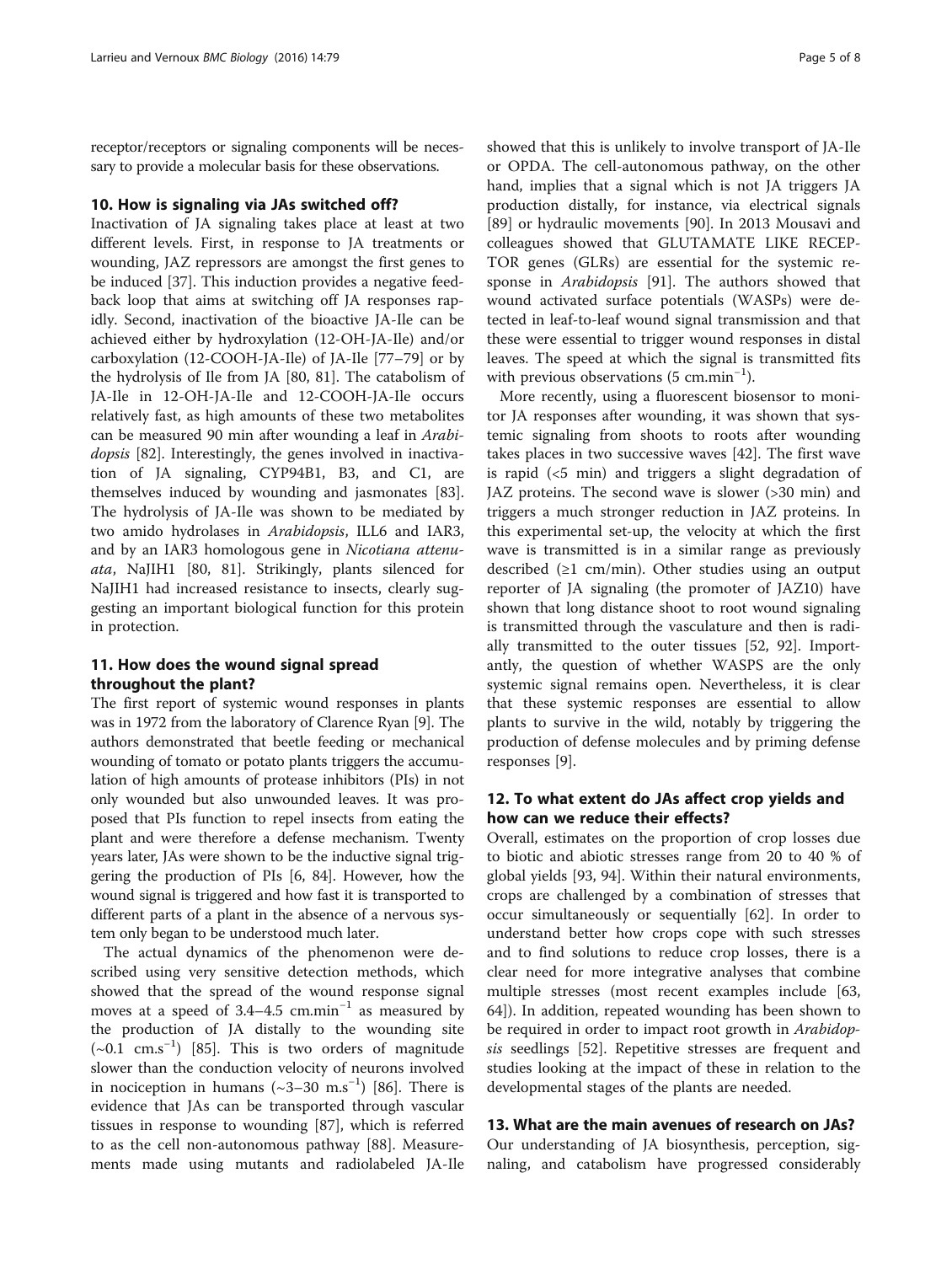<span id="page-5-0"></span>over the past 10 years. There are now plenty of transcriptomics datasets from different plant species in response to various stresses available online. From these, several genes have been identified that could potentially be interesting for plant breeders as they might enhance resistance to pathogens and resilience to unfavorable weather. Fundamental research now needs to focus on understanding how plants integrate various types of stresses and how they prioritize their responses as in a real life situation crops will typically not face a single, isolated stress but a combination of stresses that might occur sequentially or at the same time. Publications in this area are more and more frequent and the next few years should see these numbers grow even more.

Also, despite the clear evidence that other pathways exist in parallel to the canonical COI1-JAZ module, there are still no molecular mechanisms to explain how these work in planta. Transcriptomic studies, as well as evo/devo analyses of JAs signaling in plants, might give a hint, especially since the JA biosynthetic pathway appeared progressively during evolution. Importantly, the identification of stress-specific signaling pathways will allow for the development of biosensors that will help plant growers to monitor their crops more precisely and provide accurate information for when treatments are required to reduce losses.

Finally, further research is required on the transmission of the systemic signal. Are there GLR genes in other plant species that fulfill the same function? Can these be used by crop breeders to select for crops less susceptible to wounding and other stresses? It will be essential to dissect these research areas further for the agriculture of tomorrow.

#### 14. Where can I found out more?

There are many reviews that cover all the aspects of JAs, from biosynthesis, signaling, and catabolism to biological function. The most recent contributions include [2, [45](#page-6-0), [95, 96\]](#page-7-0). The review by Claus Wasternack and Bettina Hause [12] and the more general review on the roles of plant hormones in defense responses [[67\]](#page-6-0) are the most cited papers in the field of JAs with over 70 citations per year (Web Of Science, search for "jasmonates" as topic, refined to "reviews").

**The authors declare that they have no competing interests.** 

#### Published online: 19 September 2016

- 1. Fonseca S, Chini A, Hamberg M, Adie B, Porzel A, Kramell R, et al. (+)-7-iso-Jasmonoyl-L-isoleucine is the endogenous bioactive jasmonate. Nat Chem Biol. 2009;5:344–50.
- 2. Wasternack C, Strnad M. Jasmonate signaling in plant stress responses and development - active and inactive compounds. New Biotechnol. 2016;33:604–13.
- 3. Matthes MC, Bruce TJA, Ton J, Verrier PJ, Pickett JA, Napier JA. The transcriptome of cis-jasmone-induced resistance in Arabidopsis thaliana and its role in indirect defence. Planta. 2010;232:1163–80.
- 4. Taki N, Sasaki-Sekimoto Y, Obayashi T, Kikuta A, Kobayashi K, Ainai T, et al. 12-oxo-phytodienoic acid triggers expression of a distinct set of genes and plays a role in wound-induced gene expression in Arabidopsis. Plant Physiol. 2005;139:1268–83.
- 5. Heitz T, Smirnova E, Widemann E, Aubert Y, Pinot F, Ménard R. The rise and fall of jasmonate biological activities. Subcell Biochem. 2016;86:405–26.
- 6. Farmer EE, Ryan CA. Interplant communication: airborne methyl jasmonate induces synthesis of proteinase inhibitors in plant leaves. Proc Natl Acad Sci U S A. 1990;87:7713–6.
- 7. Weiler EW, Kutchan TM, Gorba T, Brodschelm W, Niesel U, Bublitz F. The Pseudomonas phytotoxin coronatine mimics octadecanoid signalling molecules of higher plants. FEBS Lett. 1994;345:9–13.
- 8. Melotto M, Underwood W, Koczan J, Nomura K, He SY. Plant stomata function in innate immunity against bacterial invasion. Cell. 2006;126:969–80.
- Green TR, Ryan CA. Wound-induced proteinase inhibitor in plant leaves: a possible defense mechanism against insects. Science. 1972;175:776–7.
- 10. Reymond P, Weber H, Damond M, Farmer EE. Differential gene expression in response to mechanical wounding and insect feeding in Arabidopsis. Plant Cell. 2000;12:707–20.
- 11. Erb M, Glauser G, Robert CAM. Induced immunity against belowground insect herbivores- activation of defenses in the absence of a jasmonate burst. J Chem Ecol. 2012;38:629–40.
- 12. Wasternack C, Hause B. Jasmonates: biosynthesis, perception, signal transduction and action in plant stress response, growth and development. An update to the 2007 review in Annals of Botany. Ann Bot. 2013;111:1021–58.
- 13. Hesse A, Müller F. Ueber ätherisches Jasminblüthenöl. I. Berichte Dtsch. Chem Ges. 1899;32:565–74.
- 14. Ruzicka L, Über PM, Jasminriechstoffe I. Die Konstitution des Jasmons. Helv Chim Acta. 1933;16:1208–14.
- 15. Demole E, Lederer E, Mercier D. Isolement et détermination de la structure du jasmonate de méthyle, constituant odorant caractéristique de l'essence de jasmin. Helv Chim Acta. 1962;45:675–85.
- 16. Ueda J, Kato J. Isolation and identification of a senescence-promoting substance from wormwood (Artemisia absinthium L.). Plant Physiol. 1980;66:246–9.
- 17. Dathe W, Rönsch H, Preiss A, Schade W, Sembdner G, Schreiber K. Endogenous plant hormones of the broad bean, Vicia faba L. (-)-jasmonic acid, a plant growth inhibitor in pericarp. Planta. 1981;153:530–5.
- 18. Hamberg M, Gardner HW. Oxylipin pathway to jasmonates: biochemistry and biological significance. Biochim Biophys Acta. 1992;1165:1–18.
- 19. Feys BJF, Benedetti CE, Penfold CN, Turner JG. Arabidopsis mutants selected for resistance to the phytotoxin coronatine are male sterile, insensitive to methyl jasmonate, and resistant to a bacterial pathogen. Plant Cell. 1994;6: 751–9.
- 20. Xie DX, Feys BF, James S, Nieto-Rostro M, Turner JG. COI1: an Arabidopsis gene required for jasmonate-regulated defense and fertility. Science. 1998; 280:1091–4.
- 21. Sheard LB, Tan X, Mao H, Withers J, Ben-Nissan G, Hinds TR, et al. Jasmonate perception by inositol-phosphate-potentiated COI1-JAZ co-receptor. Nature. 2010;468:400–5.
- 22. Yan J, Zhang C, Gu M, Bai Z, Zhang W, Qi T, et al. The Arabidopsis CORONATINE INSENSITIVE1 protein is a jasmonate receptor. Plant Cell. 2009; 21:2220–36.
- 23. Ishiguro S, Kawai-Oda A, Ueda J, Nishida I, Okada K. The DEFECTIVE IN ANTHER DEHISCIENCE gene encodes a novel phospholipase A1 catalyzing the initial step of jasmonic acid biosynthesis, which synchronizes pollen maturation, anther dehiscence, and flower opening in Arabidopsis. Plant Cell. 2001;13:2191–209.
- 24. Caldelari D, Wang G, Farmer EE, Dong X. Arabidopsis lox3 lox4 double mutants are male sterile and defective in global proliferative arrest. Plant Mol Biol. 2011;75:25–33.
- 25. Chauvin A, Caldelari D, Wolfender J-L, Farmer EE. Four 13-lipoxygenases contribute to rapid jasmonate synthesis in wounded Arabidopsis thaliana leaves: a role for lipoxygenase 6 in responses to long-distance wound signals. New Phytol. 2013;197:566–75.
- 26. Chauvin A, Lenglet A, Wolfender J-L, Farmer EE. Paired hierarchical organization of 13-lipoxygenases in Arabidopsis. Plants (Basel). 2016;5:E16.
- 27. Lee D-S, Nioche P, Hamberg M, Raman CS. Structural insights into the evolutionary paths of oxylipin biosynthetic enzymes. Nature. 2008;455:363–8.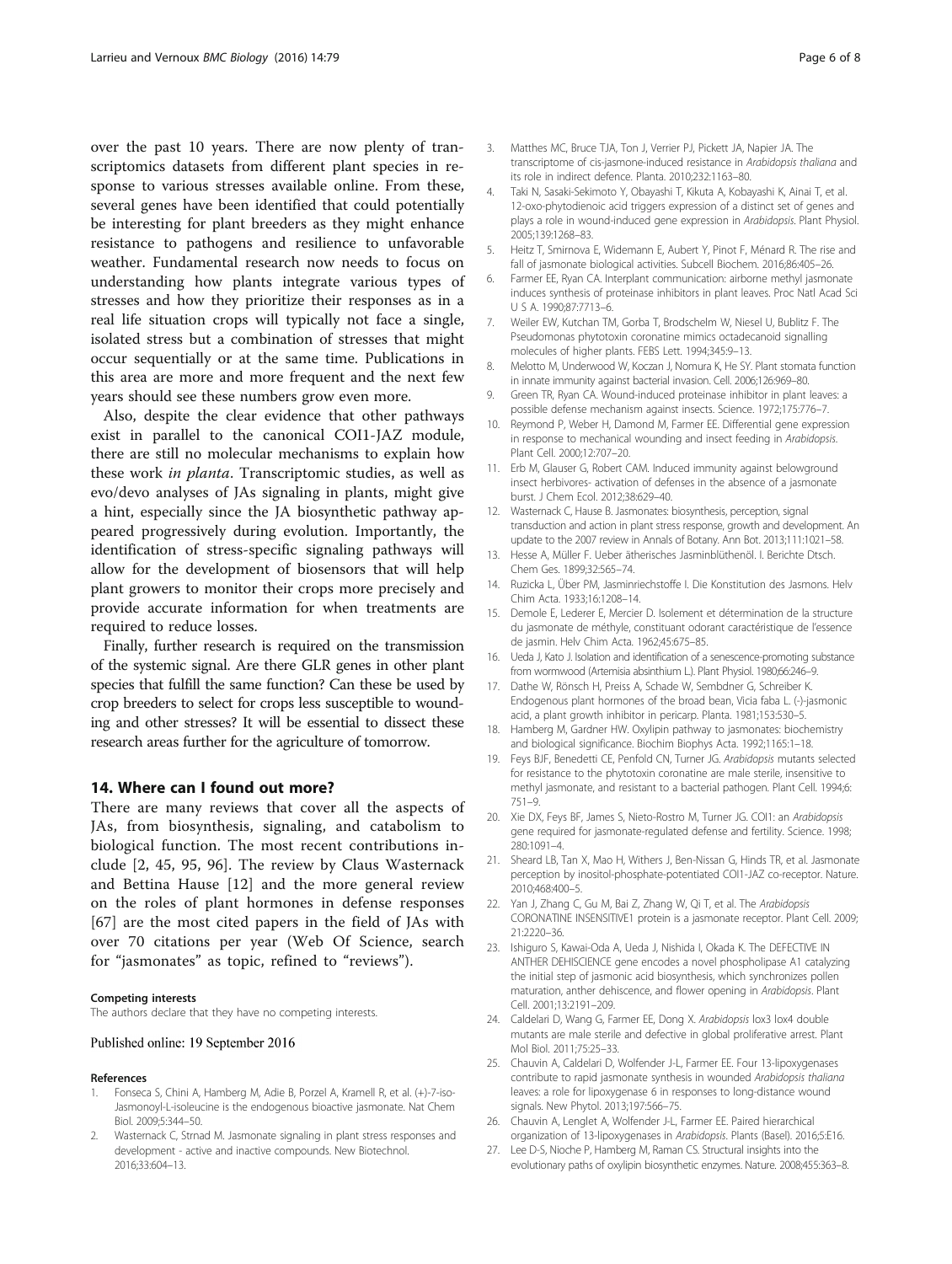- <span id="page-6-0"></span>28. Stenzel I, Otto M, Delker C, Kirmse N, Schmidt D, Miersch O, et al. ALLENE OXIDE CYCLASE (AOC) gene family members of Arabidopsis thaliana: tissueand organ-specific promoter activities and in vivo heteromerization. J Exp Bot. 2012;63:6125–38.
- 29. Otto M, Naumann C, Brandt W, Wasternack C, Hause B. Activity regulation by heteromerization of Arabidopsis allene oxide cyclase family members. Plants (Basel). 2016;5:E3.
- 30. Laudert D, Pfannschmidt U, Lottspeich F, Holländer-Czytko H, Weiler EW. Cloning, molecular and functional characterization of Arabidopsis thaliana allene oxide synthase (CYP 74), the first enzyme of the octadecanoid pathway to jasmonates. Plant Mol Biol. 1996;31:323–35.
- 31. Dave A, Hernández ML, He Z, Andriotis VME, Vaistij FE, Larson TR, et al. 12 oxo-phytodienoic acid accumulation during seed development represses seed germination in Arabidopsis. Plant Cell. 2011;23:583–99.
- 32. Theodoulou FL, Job K, Slocombe SP, Footitt S, Holdsworth M, Baker A, et al. Jasmonic acid levels are reduced in COMATOSE ATP-binding cassette transporter mutants. Implications for transport of jasmonate precursors into peroxisomes. Plant Physiol. 2005;137:835–40.
- 33. Breithaupt C, Kurzbauer R, Lilie H, Schaller A, Strassner J, Huber R, et al. Crystal structure of 12-oxophytodienoate reductase 3 from tomato: selfinhibition by dimerization. Proc Natl Acad Sci U S A. 2006;103:14337–42.
- 34. Cruz Castillo M, Martínez C, Buchala A, Métraux J-P, León J. Gene-specific involvement of beta-oxidation in wound-activated responses in Arabidopsis. Plant Physiol. 2004;135:85–94.
- Staswick PE, Tiryaki I. The oxylipin signal jasmonic acid is activated by an enzyme that conjugates it to isoleucine in Arabidopsis. Plant Cell. 2004;16:2117–27.
- 36. Larrieu A, Vernoux T. Comparison of plant hormone signalling systems. Essays Biochem. 2015;58:165–81.
- 37. Chini A, Fonseca S, Fernández G, Adie B, Chico JM, Lorenzo O, et al. The JAZ family of repressors is the missing link in jasmonate signalling. Nature. 2007; 448:666–71.
- 38. Thines B, Katsir L, Melotto M, Niu Y, Mandaokar A, Liu G, et al. JAZ repressor proteins are targets of the SCF(COI1) complex during jasmonate signalling. Nature. 2007;448:661–5.
- 39. Pauwels L, Goossens A. The JAZ proteins: a crucial interface in the jasmonate signaling cascade. Plant Cell. 2011;23:3089–100.
- 40. Mosblech A, Thurow C, Gatz C, Feussner I, Heilmann I. Jasmonic acid perception by COI1 involves inositol polyphosphates in Arabidopsis thaliana. Plant J Cell Mol Biol. 2011;65:949–57.
- 41. Monte I, Hamberg M, Chini A, Gimenez-Ibanez S, García-Casado G, Porzel A, et al. Rational design of a ligand-based antagonist of jasmonate perception. Nat Chem Biol. 2014;10:671–6.
- 42. Larrieu A, Champion A, Legrand J, Lavenus J, Mast D, Brunoud G, et al. A fluorescent hormone biosensor reveals the dynamics of jasmonate signalling in plants. Nat Commun. 2015;6:6043.
- 43. Saracco SA, Hansson M, Scalf M, Walker JM, Smith LM, Vierstra RD. Tandem affinity purification and mass spectrometric analysis of ubiquitylated proteins in Arabidopsis. Plant J. 2009;59:344–58.
- 44. Pauwels L, Ritter A, Goossens J, Durand AN, Liu H, Gu Y, et al. The RING E3 Ligase KEEP ON GOING Modulates JASMONATE ZIM-DOMAIN12 Stability. Plant Physiol. 2015;169:1405–17.
- 45. Nagels Durand A, Pauwels L, Goossens A. The ubiquitin system and jasmonate signaling. Plants (Basel). 2016;5:E6.
- 46. Chung HS, Howe GA. A critical role for the TIFY motif in repression of jasmonate signaling by a stabilized splice variant of the JASMONATE ZIMdomain protein JAZ10 in Arabidopsis. Plant Cell. 2009;21:131–45.
- 47. Chini A, Fonseca S, Chico JM, Fernández-Calvo P, Solano R. The ZIM domain mediates homo- and heteromeric interactions between Arabidopsis JAZ proteins. Plant J Cell Mol Biol. 2009;59:77–87.
- 48. Pauwels L, Barbero GF, Geerinck J, Tilleman S, Grunewald W, Pérez AC, et al. NINJA connects the co-repressor TOPLESS to jasmonate signalling. Nature. 2010;464:788–91.
- 49. Zhou M, Memelink J. Jasmonate-responsive transcription factors regulating plant secondary metabolism. Biotechnol Adv. 2016;34:441–9.
- 50. Lorenzo O, Chico JM, Sánchez-Serrano JJ, Solano R. JASMONATE-INSENSITIVE1 encodes a MYC transcription factor essential to discriminate between different jasmonate-regulated defense responses in Arabidopsis. Plant Cell. 2004;16:1938–50.
- 51. Boter M, Ruíz-Rivero O, Abdeen A, Prat S. Conserved MYC transcription factors play a key role in jasmonate signaling both in tomato and Arabidopsis. Genes Dev. 2004;18:1577–91.
- 52. Gasperini D, Chauvin A, Acosta IF, Kurenda A, Stolz S, Chételat A, et al. Axial and radial oxylipin transport. Plant Physiol. 2015;169:2244–54.
- 53. Kidd BN, Edgar CI, Kumar KK, Aitken EA, Schenk PM, Manners JM, et al. The mediator complex subunit PFT1 is a key regulator of jasmonate-dependent defense in Arabidopsis. Plant Cell. 2009;21:2237–52.
- 54. Zhang F, Yao J, Ke J, Zhang L, Lam VQ, Xin X-F, et al. Structural basis of JAZ repression of MYC transcription factors in jasmonate signalling. Nature. 2015;525:269–73.
- 55. Pauwels L, Inzé D, Goossens A. Jasmonate-inducible gene: what does it mean? Trends Plant Sci. 2009;14:87–91.
- Noir S, Bömer M, Takahashi N, Ishida T, Tsui T-L, Balbi V, et al. Jasmonate controls leaf growth by repressing cell proliferation and the onset of endoreduplication while maintaining a potential stand-by mode. Plant Physiol. 2013;161:1930–51.
- 57. Zhang Y, Turner JG. Wound-induced endogenous jasmonates stunt plant growth by inhibiting mitosis. PLoS One. 2008;3:e3699.
- 58. Achard P, Cheng H, De Grauwe L, Decat J, Schoutteten H, Moritz T, et al. Integration of plant responses to environmentally activated phytohormonal signals. Science. 2006;311:91–4.
- 59. Yang D-L, Yao J, Mei C-S, Tong X-H, Zeng L-J, Li Q, et al. Plant hormone jasmonate prioritizes defense over growth by interfering with gibberellin signaling cascade. Proc Natl Acad Sci U S A. 2012;109:E1192–1200.
- 60. Acevedo FE, Rivera-Vega LJ, Chung SH, Ray S, Felton GW. Cues from chewing insects - the intersection of DAMPs, HAMPs, MAMPs and effectors. Curr Opin Plant Biol. 2015;26:80–6.
- 61. Reymond P, Bodenhausen N, Van Poecke RMP, Krishnamurthy V, Dicke M, Farmer EE. A conserved transcript pattern in response to a specialist and a generalist herbivore. Plant Cell. 2004;16:3132–47.
- Coolen S, Proietti S, Hickman R, Davila Olivas NH, Huang P-P, Van Verk MC, et al. Transcriptome dynamics of Arabidopsis during sequential biotic and abiotic stresses. Plant J Cell Mol Biol. 2016;86:249–67.
- 63. Davila Olivas NH, Coolen S, Huang P, Severing E, van Verk MC, Hickman R, et al. Effect of prior drought and pathogen stress on Arabidopsis transcriptome changes to caterpillar herbivory. New Phytol. 2016;210:1344–56.
- 64. Conrath U. Molecular aspects of defence priming. Trends Plant Sci. 2011;16: 524–31.
- 65. Bruce TJA, Pickett JA. Plant defence signalling induced by biotic attacks. Curr Opin Plant Biol. 2007;10:387–92.
- 66. Ding Y, Fromm M, Avramova Z. Multiple exposures to drought "train" transcriptional responses in Arabidopsis. Nat Commun. 2012;3:740.
- 67. Bari R, Jones JDG. Role of plant hormones in plant defence responses. Plant Mol Biol. 2009;69:473–88.
- 68. Song GC, Choi HK, Ryu C-M. Gaseous 3-pentanol primes plant immunity against a bacterial speck pathogen, Pseudomonas syringae pv. tomato via salicylic acid and jasmonic acid-dependent signaling pathways in Arabidopsis. Front Plant Sci. 2015;6:821.
- 69. Martínez-Hidalgo P, García JM, Pozo MJ. Induced systemic resistance against Botrytis cinerea by Micromonospora strains isolated from root nodules. Front Microbiol. 2015;6:922.
- 70. Kant MR, Jonckheere W, Knegt B, Lemos F, Liu J, Schimmel BCJ, et al. Mechanisms and ecological consequences of plant defence induction and suppression in herbivore communities. Ann Bot. 2015;115:1015–51.
- 71. War AR, Sharma HC, Paulraj MG, War MY, Ignacimuthu S. Herbivore induced plant volatiles: their role in plant defense for pest management. Plant Signal Behav. 2011;6:1973–8.
- 72. Ye M, Song Y, Long J, Wang R, Baerson SR, Pan Z, et al. Priming of jasmonate-mediated antiherbivore defense responses in rice by silicon. Proc Natl Acad Sci U S A. 2013;110:E3631–9.
- 73. Scalschi L, Camañes G, Llorens E, Fernández-Crespo E, López MM, García-Agustín P, et al. Resistance inducers modulate Pseudomonas syringae pv. tomato strain DC3000 response in tomato plants. PLoS One. 2014;9: e106429.
- 74. Stumpe M, Göbel C, Faltin B, Beike AK, Hause B, Himmelsbach K, et al. The moss Physcomitrella patens contains cyclopentenones but no jasmonates: mutations in allene oxide cyclase lead to reduced fertility and altered sporophyte morphology. New Phytol. 2010;188:740–9.
- 75. Nakamura Y, Mithöfer A, Kombrink E, Boland W, Hamamoto S, Uozumi N, et al. 12-hydroxyjasmonic acid glucoside is a COI1-JAZ-independent activator of leaf-closing movement in Samanea saman. Plant Physiol. 2011;155:1226–36.
- 76. Vellosillo T, Martínez M, López MA, Vicente J, Cascón T, Dolan L, et al. Oxylipins produced by the 9-lipoxygenase pathway in Arabidopsis regulate